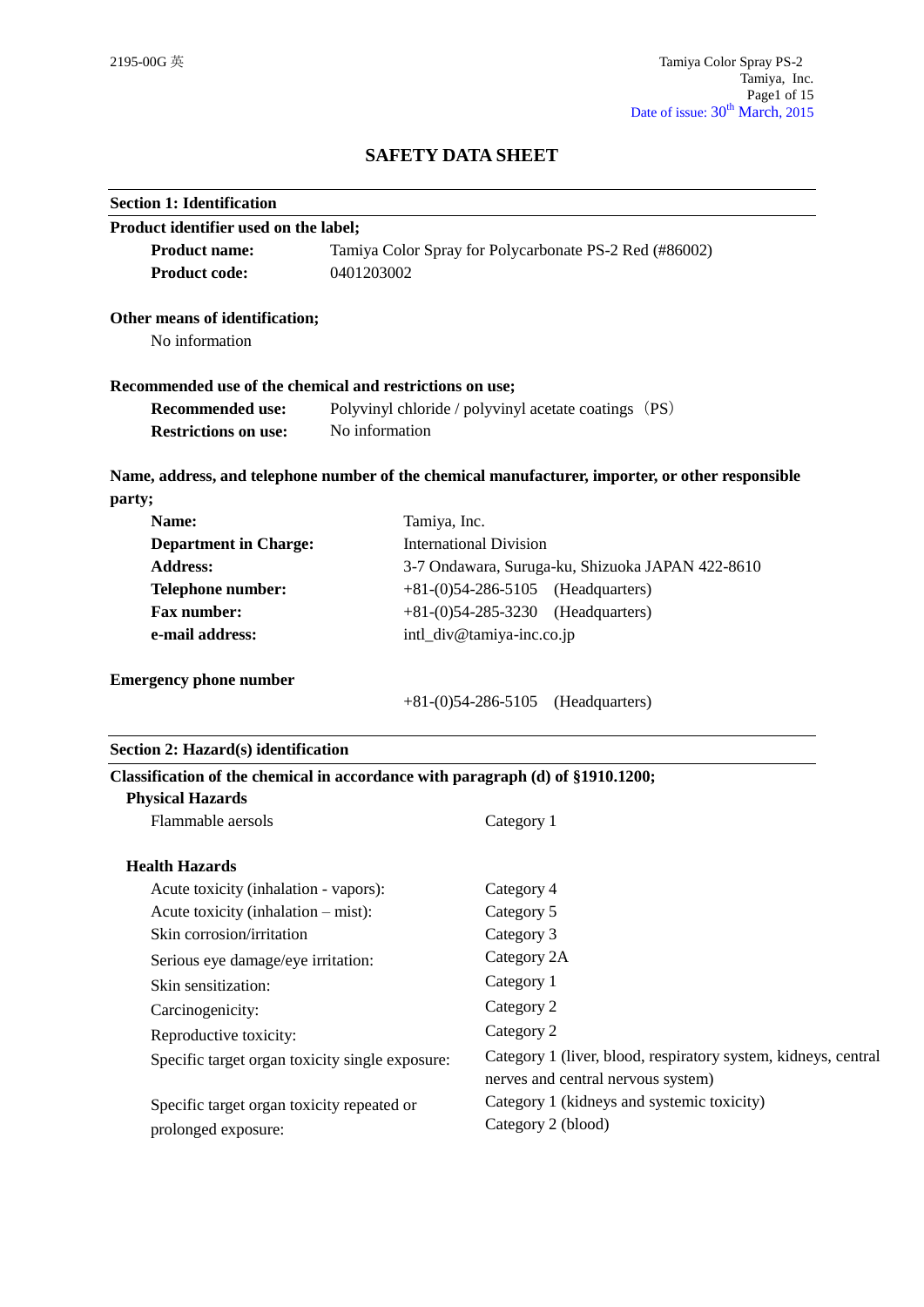## **Environmental Hazards**

Hazardous to the aquatic environment (acute) Category 3

## **Other Hazards**

Contact of liquefied gas with skin may cause frostbite.

**Signal word, hazard statement(s), symbol(s) and precautionary statement(s) in accordance with paragraph (f) of §1910.1200;**

**Symbol(s)**



| <b>Signal word</b>                | <b>Danger</b>                                                  |
|-----------------------------------|----------------------------------------------------------------|
| <b>Hazard Statement(s)</b>        | H222: Extremely flammable aerosol                              |
|                                   | H229: Pressurized container: may burst if heated               |
|                                   | H316: causes mild skin irritation                              |
|                                   | H317: May cause an allergic skin reaction                      |
|                                   | H319: Causes serious eye irritation                            |
|                                   | H332: Harmful if inhaled                                       |
|                                   | H333: May be harmful if inhaled                                |
|                                   | H351: Suspected of causing cancer                              |
|                                   | H361: Suspected of damaging fertility or the unborn child      |
|                                   | H370: Causes damage to organs (liver, blood, respiratory       |
|                                   | system, kidneys, central nerves and central nervous system)    |
|                                   | H372: Causes damage to organs (kidneys and systemic            |
|                                   | toxicity) through prolonged or repeated exposure               |
|                                   | H373: May cause damage to organs (blood) through               |
|                                   | prolonged or repeated exposure                                 |
|                                   | H402: Harmful to aquatic life                                  |
| <b>Precautionary Statement(s)</b> |                                                                |
| [Prevention]                      | P201: Obtain special instructions before use.                  |
|                                   | P202: Do not handle until all safety precautions have been     |
|                                   | read and understood.                                           |
|                                   | P210: Keep away from heat/sparks/open flames/hot surfaces. -   |
|                                   | No smoking.                                                    |
|                                   | P211: Do not spray on an open flame or other ignition source.  |
|                                   | P233: Keep container tightly closed.                           |
|                                   | P240: Ground/bond container and receiving equipment.           |
|                                   | P241: Use explosion-proof electrical/ventilating/              |
|                                   | lighting/equipment.                                            |
|                                   | P242: Use only non-sparking tools.                             |
|                                   | P243: Take precautionary measures against static discharge.    |
|                                   | P251: Pressurized container: Do not pierce or burn, even after |
|                                   | use.                                                           |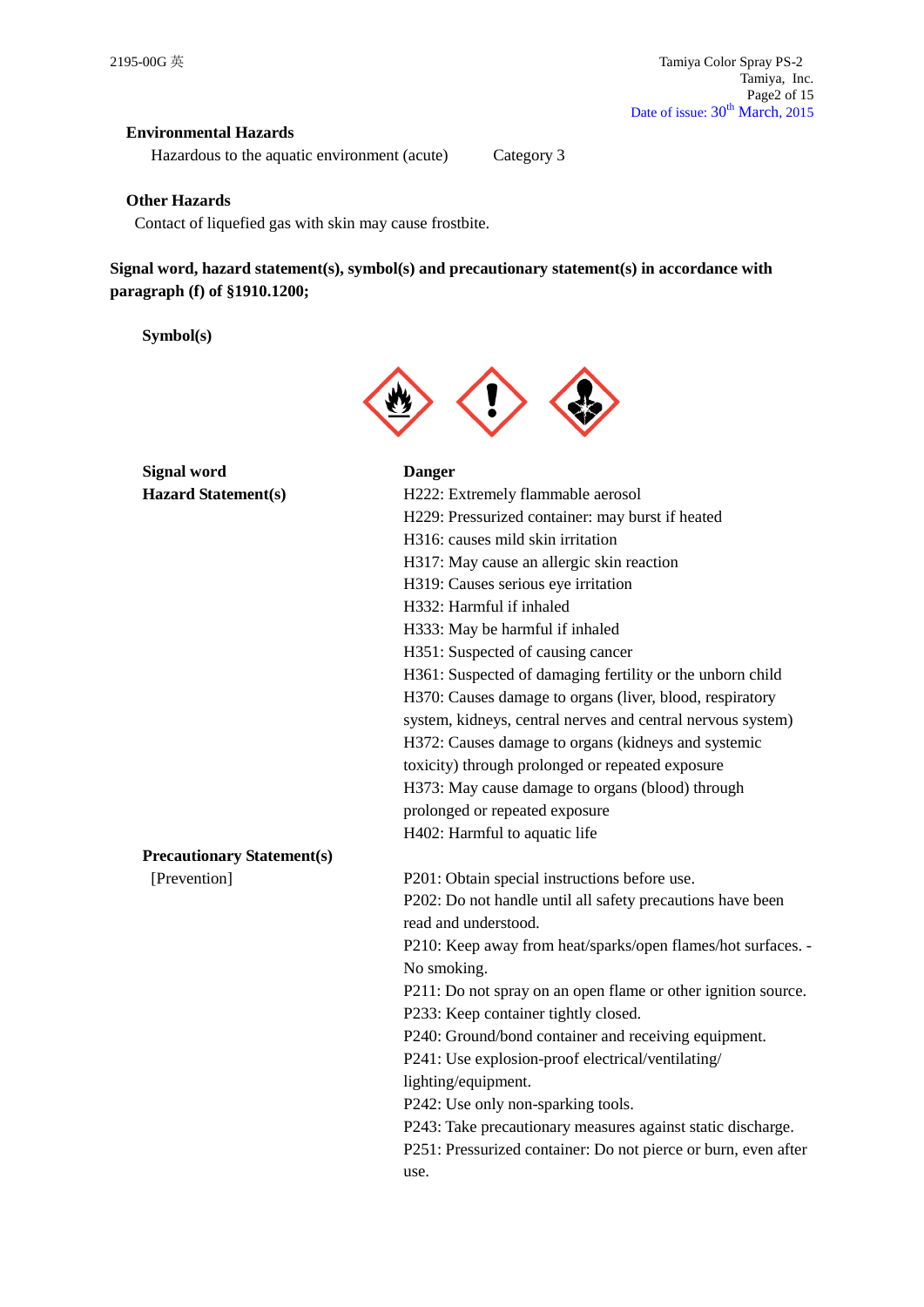|                      | P260: Do not breathe dust/fume/gas/mist/ vapors/spray.<br>P264: Wash hands thoroughly after handling. |
|----------------------|-------------------------------------------------------------------------------------------------------|
|                      | P270: Do not eat, drink or smoke when using this product.                                             |
|                      | P271: Use only outdoors or in a well-ventilated area.                                                 |
|                      | P272: Contaminated work clothing must not be allowed out of                                           |
|                      | the workplace.                                                                                        |
|                      | P273: Avoid release to the environment.                                                               |
|                      | P280: Wear protective gloves/protective clothing/eye                                                  |
|                      | protection/face protection.                                                                           |
| [Emergency response] | P302+P352: If on skin: Wash with plenty of water.                                                     |
|                      | P303+P361+P353: If on skin (or hair): Take off immediately                                            |
|                      | all contaminated clothing. Rinse skin with water/shower.                                              |
|                      | P304+P340: If inhaled: Remove person to fresh air and keep                                            |
|                      | comfortable for breathing.                                                                            |
|                      | P305+P351+P338: If in eyes: Rinse cautiously with water for                                           |
|                      | several minutes. Remove contact lenses, if present and easy to                                        |
|                      | do. Continue rinsing.                                                                                 |
|                      | P308+P311: If exposed or concerned: Call a poison                                                     |
|                      | center/doctor.                                                                                        |
|                      | P308+P313: If exposed or concerned: Get medical                                                       |
|                      | advice/attention.                                                                                     |
|                      | P312: Call a poison center/doctor/if you feel unwell.                                                 |
|                      | P314: Get medical advice/attention if you feel unwell.                                                |
|                      | P333+P313: If skin irritation or rash occurs: Get medical                                             |
|                      | advice/attention.                                                                                     |
|                      | P337+P313: If eye irritation persists: Get medical                                                    |
|                      | advice/attention.                                                                                     |
|                      | P363: Wash contaminated clothing before reuse.                                                        |
|                      | P370+P378: In case of fire: Use suitable extinguishing media                                          |
|                      | to extinguish.                                                                                        |
| [Storage]            | P403+P235: Store in a well-ventilated place. Keep cool.                                               |
|                      | P405: Store locked up.                                                                                |
|                      | P410+P412: Protect from sunlight. Do not expose to                                                    |
|                      | temperatures exceeding 40°C/104 °F.                                                                   |
| [Disposal]           | P501: Dispose of contents/container in accordance with                                                |
|                      | local/regional/national/international regulations.                                                    |

# **Description of any hazards not otherwise classified;**

No information

## **Ingredient with unknown acute toxicity in the mixture**

5 - 10 % of the mixture consists of ingredients of unknown acute toxicity.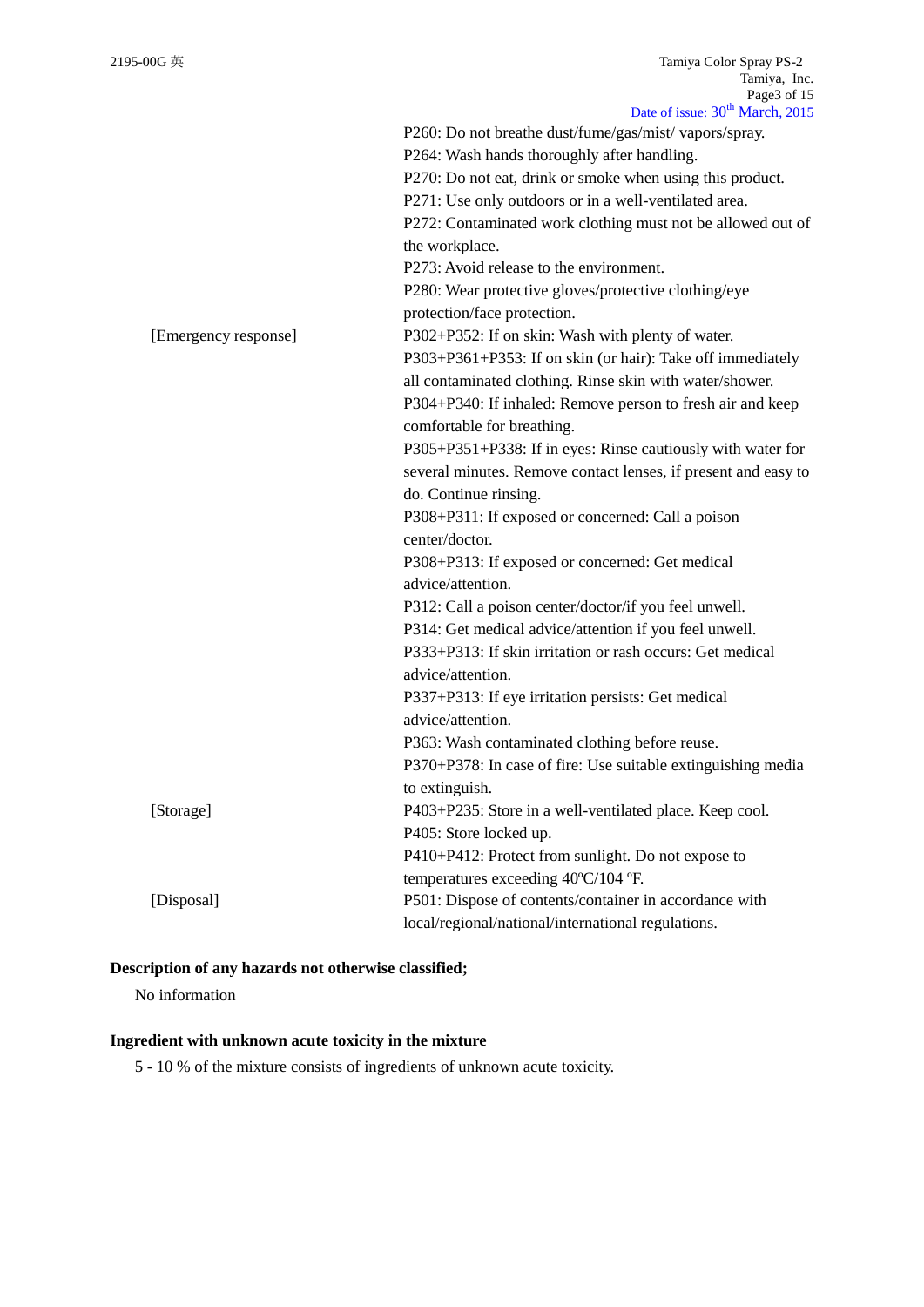| Compositions (contents of the product)         |                |                                                      |                  |
|------------------------------------------------|----------------|------------------------------------------------------|------------------|
| Chemical name                                  | CAS No.        | Concentration/<br>concentration<br>ranges (wt $\%$ ) | Chemical Formula |
| Polyvinyl                                      |                |                                                      |                  |
| chloride-polyvinyl                             |                | $5 - 10$                                             |                  |
| acetate                                        |                |                                                      |                  |
| Butyl acetate                                  | 123-86-4       | $5 - 10$                                             | $C_6H_{12}O_2$   |
| iso-Butyl acetate                              | 110-19-0       | $5 - 10$                                             | $C_6H_{12}O_2$   |
| Methyl isobutyl ketone                         | $108 - 10 - 1$ | $5 - 15$                                             | $C_6H_{12}O$     |
| Ethylene glycol<br>mono- <i>n</i> -butyl ether | 111-76-2       | $1 - 5$                                              | $C_6H_{14}O_2$   |
| iso-Butyl alcohol                              | $78 - 83 - 1$  | $1 - 5$                                              | $C_4H_{10}O$     |
| Acetone                                        | $67 - 64 - 1$  | $5 - 15$                                             | $C_3H_6O$        |
| Cyclohexanone                                  | 108-94-1       | $\leq$ 1                                             | $C_6H_{10}O$     |
| Diacetone alcohol                              | 123-42-2       | $1 - 5$                                              | $C_6H_{12}O_2$   |
| Vinyl acetate                                  | 108-05-4       | 0.4                                                  | $C_4H_6O$        |
| Other ingredients                              |                | $1 - 5$                                              |                  |
| Dimethyl ether<br>(as propellant)              | 115-10-6       | $40 - 50$                                            | $C_2H_6O$        |

## **Section 3: Composition/information on ingredients**

## **Section 4: First-aid measures**

| Necessary first-aid measures by relevant routes of exposure; |                                                                                                                                                                                                         |
|--------------------------------------------------------------|---------------------------------------------------------------------------------------------------------------------------------------------------------------------------------------------------------|
| <b>IF INHALED</b>                                            | If inhaled a large volume of vapor or gases, immediately<br>remove victim to fresh air and keep patient at rest and warm.<br>If not breathing or breathing is weakened, give artificial<br>respiration. |
|                                                              | If you feel unwell after inhaling vapor or gases, keep at rest<br>under fresh air and get medical advice/attention.                                                                                     |
| <b>IF ON SKIN</b>                                            | Wipe off with a dry cloth then wash the contaminated area<br>with soap and water.                                                                                                                       |
|                                                              | Take off immediately all contaminated clothing.                                                                                                                                                         |
|                                                              | Wash contaminated area with plenty of soap and water.                                                                                                                                                   |
|                                                              | If exposed to the solvent to the whole body, wash thoroughly                                                                                                                                            |
|                                                              | by taking a bath or shower.                                                                                                                                                                             |
|                                                              | When suffering from frostbite due to contact with the                                                                                                                                                   |
|                                                              | liquefied gas, rinse skin with plenty of regular/warm water<br>without taking off clothes.                                                                                                              |
|                                                              | If appearance changes or pain occur, get medical<br>advice/attention.                                                                                                                                   |
| <b>IF IN EYES</b>                                            | Rinse cautiously with water for several minutes.                                                                                                                                                        |
|                                                              | Remove contact lenses, if present and easy to do. Continue<br>rinsing.                                                                                                                                  |
|                                                              | If pain continues, immediately get medical advice/attention.                                                                                                                                            |
|                                                              |                                                                                                                                                                                                         |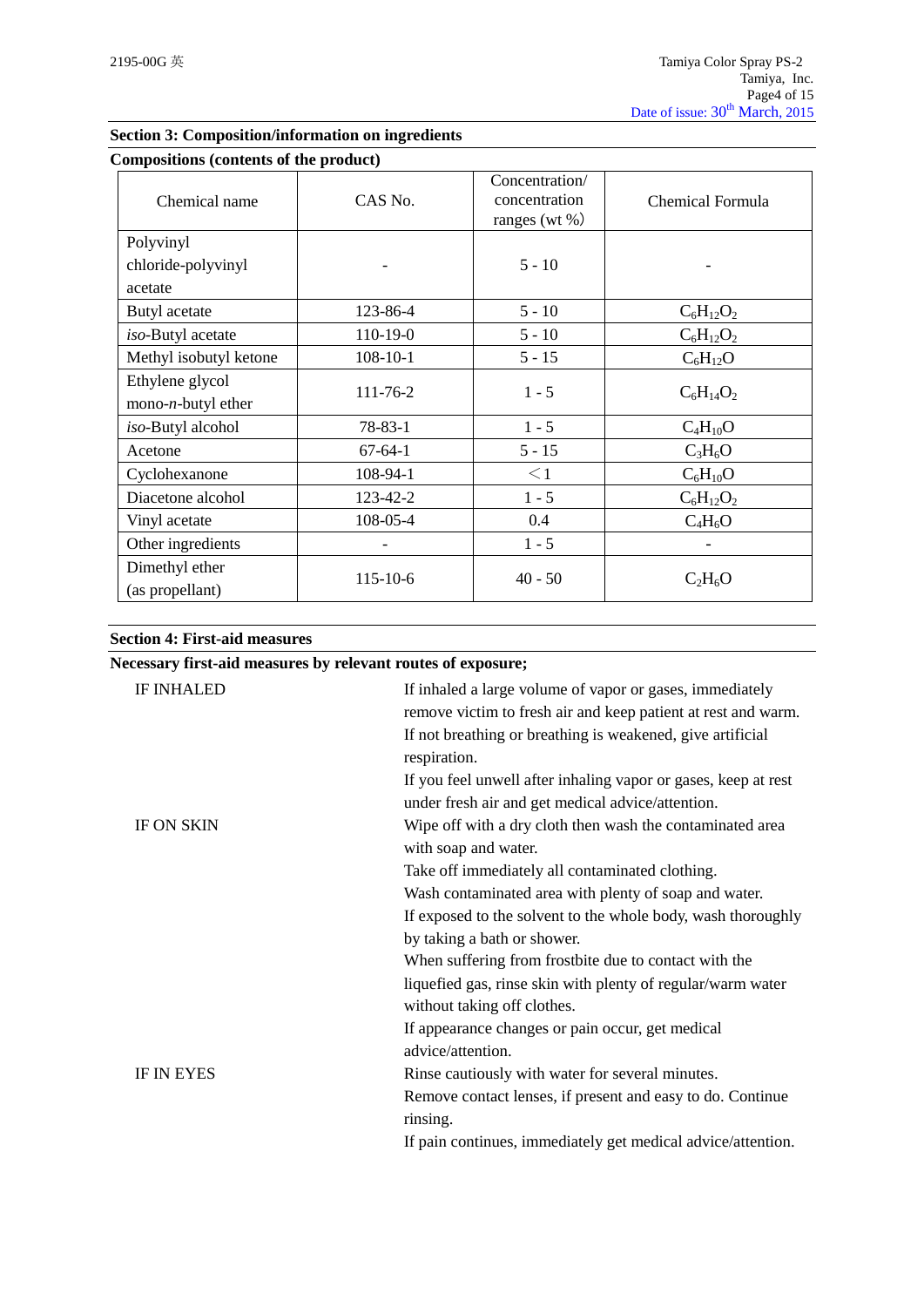IF SWALLOWED As this product is volatile, vomiting may increase risk. Immediately get medical advice/attention. Wash mouth out thoroughly with water. If unconscious, do not give anything by mouth.

#### **Most important symptoms/effects, acute and delayed;**

May cause an allergic skin reaction. Causes serious eye irritation. Harmful if inhaled. Suspected of causing cancer. Suspected of damaging fertility or the unborn child. Causes damage to organs.

Causes damage to organs through prolonged or repeated exposure.

May cause damage to organs through prolonged or repeated exposure.

#### **Indication of immediate medical attention and special treatment needed, if necessary;**

No information

## **Section 5: Fire-fighting measures**

### **Suitable (and unsuitable) extinguishing media;**

## **Suitable extinguishing media:**

Keep away from aerosol products that might explode when exposed to high temperatures. Do not use water.

In case of a small-scale fire: dry chemical powder, carbon dioxide or alcohol resistance foam. In case of a large-scale fire: carbon dioxide, fire foam, dry chemical powder or dry sand.

#### **Unsuitable extinguishing media**

Direct water

#### **Specific hazards arising from the chemical;**

Aerosol containers may explode in fire. Content is highly flammable combustible liquid.

#### **Special protective equipment and precautions for fire-fighters;**

Immediately extinguish a fire with fire extinguisher.

Use the specified fire extinguisher.

Immediately remove nearby flammable materials.

Take action from windward. Avoid breathing toxic gases (e.g.  $CO$ ,  $NO<sub>X</sub>$ ).

Ensure to wear suitable protective equipment (e.g. heat resistant protective clothing, protective glasses and self-contained compressed air breathing apparatus) in firefighting.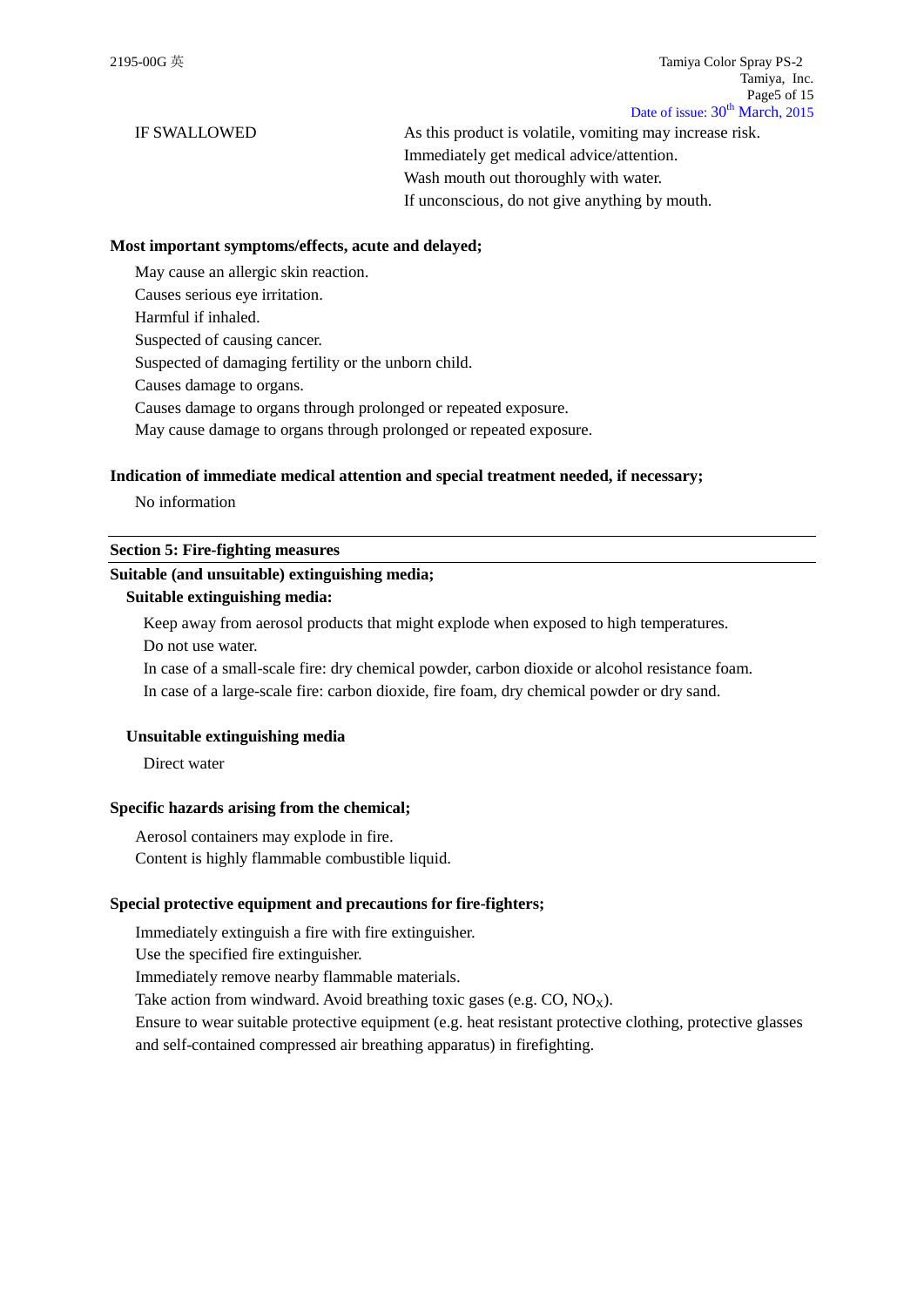## **Section 6: Accidental release measures**

#### **Personal precautions, protective equipment, and emergency procedures;**

Appropriate protective equipment must be worn when handling spill of this material.

May cause organic solvent poisoning.

Hazardous to human health. This product has risk of acute or chronic effects.

Before taking any measures in the event of gas leakage (blowout), approach the spot from the windward side to empty out the gas container, with the leaking area facing upward.

Quickly remove ignition sources, high temperature materials or combustible materials from the surrounding. Evacuate people downwind from the fire. Keep out except responsible personnel.

Set up dry chemical powder or fire foam in preparation for ignition.

Pick up the gas container using tools made from materials that avoid impact/static-induced sparks (anti-spark).

Ventilate confined spaces before entering.

Wear suitable protective equipment (e.g. gloves, protective mask, apron and goggle).

Avoid release into the environment because spilled product may cause local effects.

In case of a small amount of spill, collect spilled product by absorbing in dry sand or sawdust and followed by placing it in a waste container.

If case of large amounts, prevent leakage and enclose by embankment.

Collect leakage into a closed container and then move to safe place.

Do not allow leakage to enter drains or sewers.

Dispose of contaminants or wastes in accordance with applicable laws and regulations.

## **Methods and materials for containment and cleaning up;**

Immediately remove ignition sources nearby, and set up dry chemical powder or fire foam in preparation for ignition.

Do not walk over leaked materials more than necessary.

Use non-sparking tools.

#### **Section 7: Handling and storage**

## **Precautions for safe handling**

# **Protective measures:**

Install appropriate equipment and wear suitable protective apparatus described in "Section 8: Exposure controls/personal protection".

For protection against static electricity, grounding all equipment and use explosion proof (increased safety type) electric apparatus. Take necessary measures against static electricity. Wear electro conductive work clothes and shoes.

Use anti-spark tools.

Handle the product in a well-ventilated area and accordingly store in a closed container.

If used in a closed place, install sufficient local ventilation equipment and wear suitable protective equipments during work.

Do not handle until all safety precautions have been read and understood.

Wear protective equipment to prevent from exposure.

Do not use fire, spark or high temperature materials around the product.

Do not spray on an open flame.

Containers may burst when exposed to high temperatures.

When transporting, avoid making impacts on container or handling violently. Load so that falling,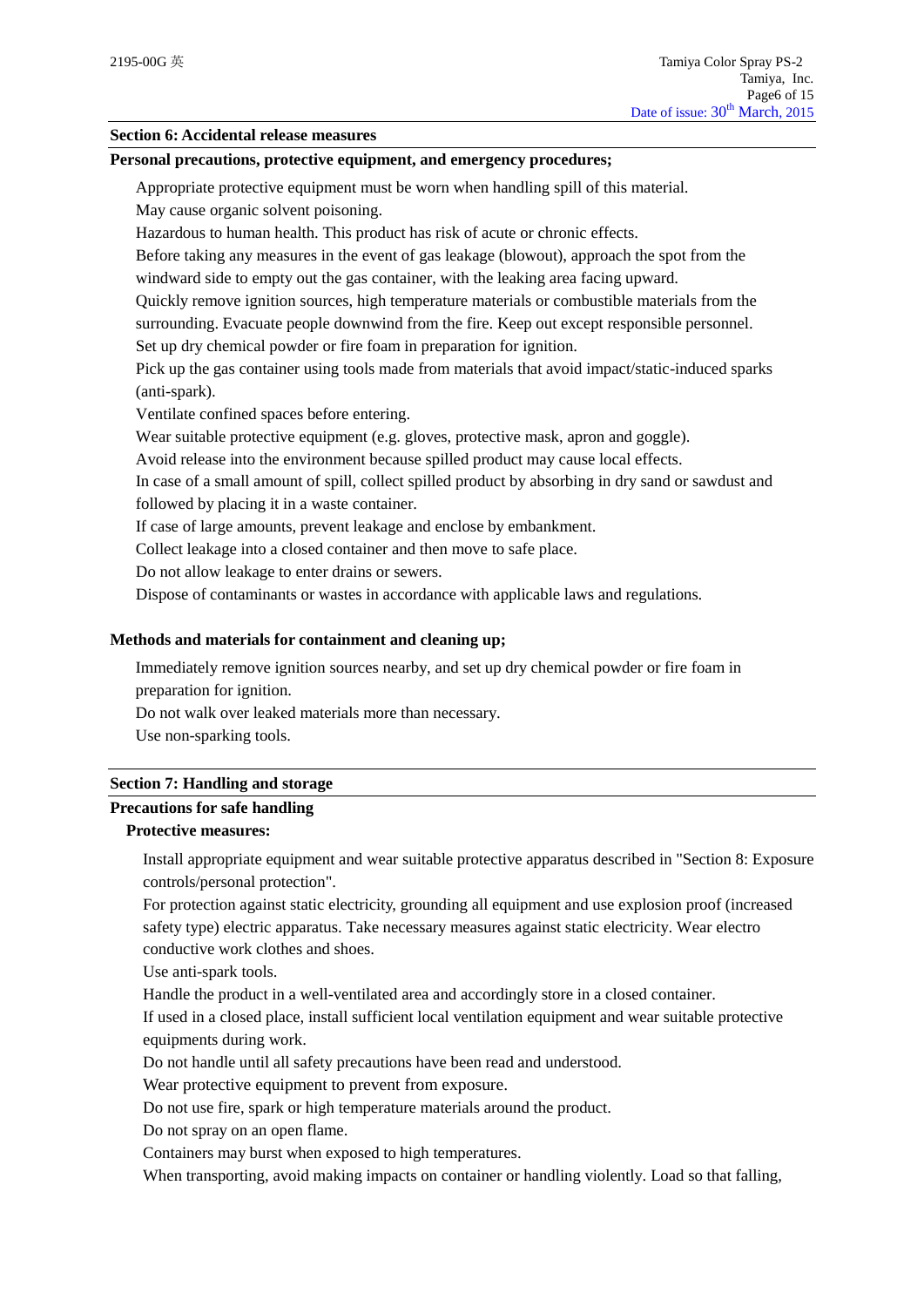dropping off or damage will not occur.

Wear suitable protective equipment to avoid contact with skin, mucosa, clothing, or eyes. Do not contact, inhale or swallow this product.

Use only outdoors or in a well-ventilated area.

## **Advice on general occupational hygiene:**

Wash hands thoroughly after handling.

## **Conditions for safe storage, including any incompatibilities**

## **Technical measures:**

In the storage area, install adequate light and ventilation systems to handle hazardous materials. Take precautionary measures against static discharge.

## **Incompatible materials:**

Strong oxidizers and strong alkali

## **Conditions for safe storage:**

Keep out of reach of children. Keep away from direct sunlight and store in a well ventilated place. Because gas may leak or blow out from a rusted container, avoid storing this product in high-humidity environments near water sources.

Keep away from sources of ignition or heat.

Do not put this product at place over 40°C.

Electrical equipment used in the storage area must be explosion- proof and grounded.

## **Packing material:**

Use the packaging container in accordance with regulations.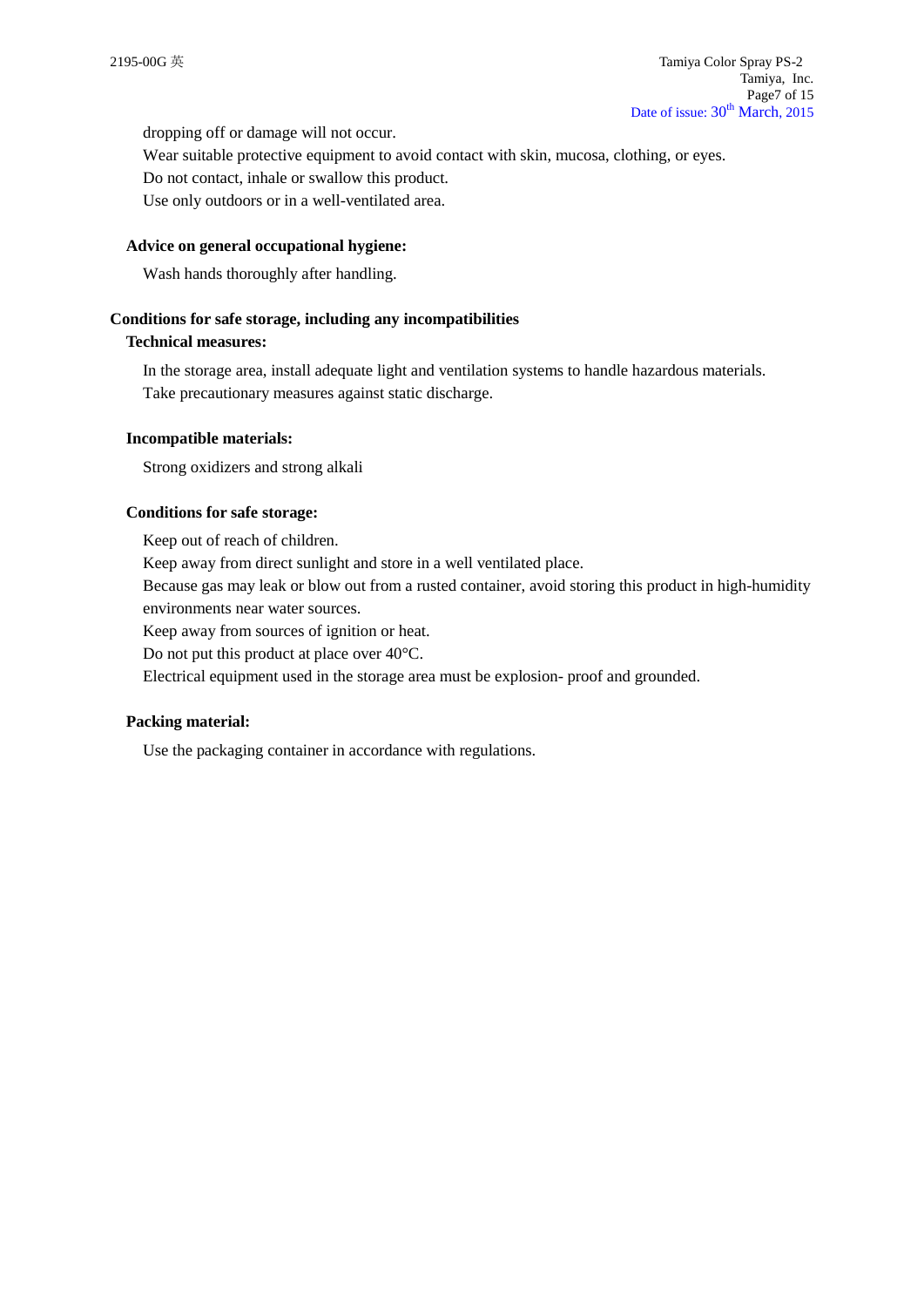|  |  | Section 8: Exposure controls/personal protection |  |  |
|--|--|--------------------------------------------------|--|--|
|--|--|--------------------------------------------------|--|--|

| <b>Occupational Exposure Limits;</b> |                                                                |
|--------------------------------------|----------------------------------------------------------------|
| <b>OSHA PEL</b>                      | 150 ppm, 710 mg/m <sup>3</sup> ( <i>n</i> -Butyl acetate)      |
|                                      | 150 ppm, 700 mg/m <sup>3</sup> (Isobutyl acetate)              |
|                                      | 100 ppm, 307 mg/m <sup>3</sup> (Methyl isobutyl ketone         |
|                                      | (Hexone))                                                      |
|                                      | 50 ppm, 240 mg/m <sup>3</sup> (2-Butoxyethanol (EGBE))         |
|                                      | 100 ppm, 300 mg/m <sup>3</sup> (Isobutanol (Isobutyl alcohol)) |
|                                      | 1,000ppm, 2,400 mg/m <sup>3</sup> (Acetone)                    |
|                                      | 50 ppm, 200 mg/m <sup>3</sup> (Cyclohexanone)                  |
|                                      | 50 ppm, 240 mg/m <sup>3</sup> (Diacetone alcohol               |
|                                      | (5-Hydroxy-4-methyl-2-pentanone))                              |
|                                      | 10 ppm, 30 mg/m <sup>3</sup> (Vinyl acetate)                   |
| ACGIH TLV-TWA (2014)                 | 150 ppm, 713 mg/m <sup>3</sup> ( <i>n</i> -Butyl acetate)      |
|                                      | 150 ppm, 713 mg/m <sup>3</sup> (Isobutyl acetate)              |
|                                      | 20 ppm, 82 mg/m <sup>3</sup> (Methyl isobutyl ketone (Hexone)) |
|                                      | 20 ppm, 97 mg/m <sup>3</sup> (2-Butoxyethanol (EGBE))          |
|                                      | 50 ppm, 152 mg/m <sup>3</sup> (Isobutanol (Isobutyl alcohol))  |
|                                      | 500 ppm, $1,188$ mg/m <sup>3</sup> (Acetone)                   |
|                                      | 20 ppm (Cyclohexanone)                                         |
|                                      | 50 ppm, 238 mg/m <sup>3</sup> (Diacetone alcohol               |
|                                      | (5-Hydroxy-4-methyl-2-pentanone))                              |
|                                      | 10 ppm, 35 mg/m <sup>3</sup> (Vinyl acetate)                   |
| ACGIH TLV-STEL (2014)                | 200 ppm, 950 mg/m <sup>3</sup> ( <i>n</i> -Butyl acetate)      |
|                                      | 75 ppm, 307 mg/m <sup>3</sup> (Methyl isobutyl ketone          |
|                                      | (Hexone))                                                      |
|                                      | 750 ppm, $1,782 \text{ mg/m}^3$ (Acetone)                      |
|                                      | 50 ppm (Cyclohexanone)                                         |
|                                      | 15 ppm, 53 mg/m <sup>3</sup> (Vinyl acetate)                   |
|                                      |                                                                |

## **Appropriate engineering controls;**

Use explosion proof equipment.

Take precautionary measures against static discharge.

Install eye washer and safety shower around the handling place.

With the help of a ventilator, prevent the gas steam from staying afloat.

In handling this product, make sure that there are no high-temperature devices or potential ignition sources nearby.

If used indoor, install equipment to prevent workers from direct exposure, or provide local exhaust ventilation system to prevent workers exposed to vapors.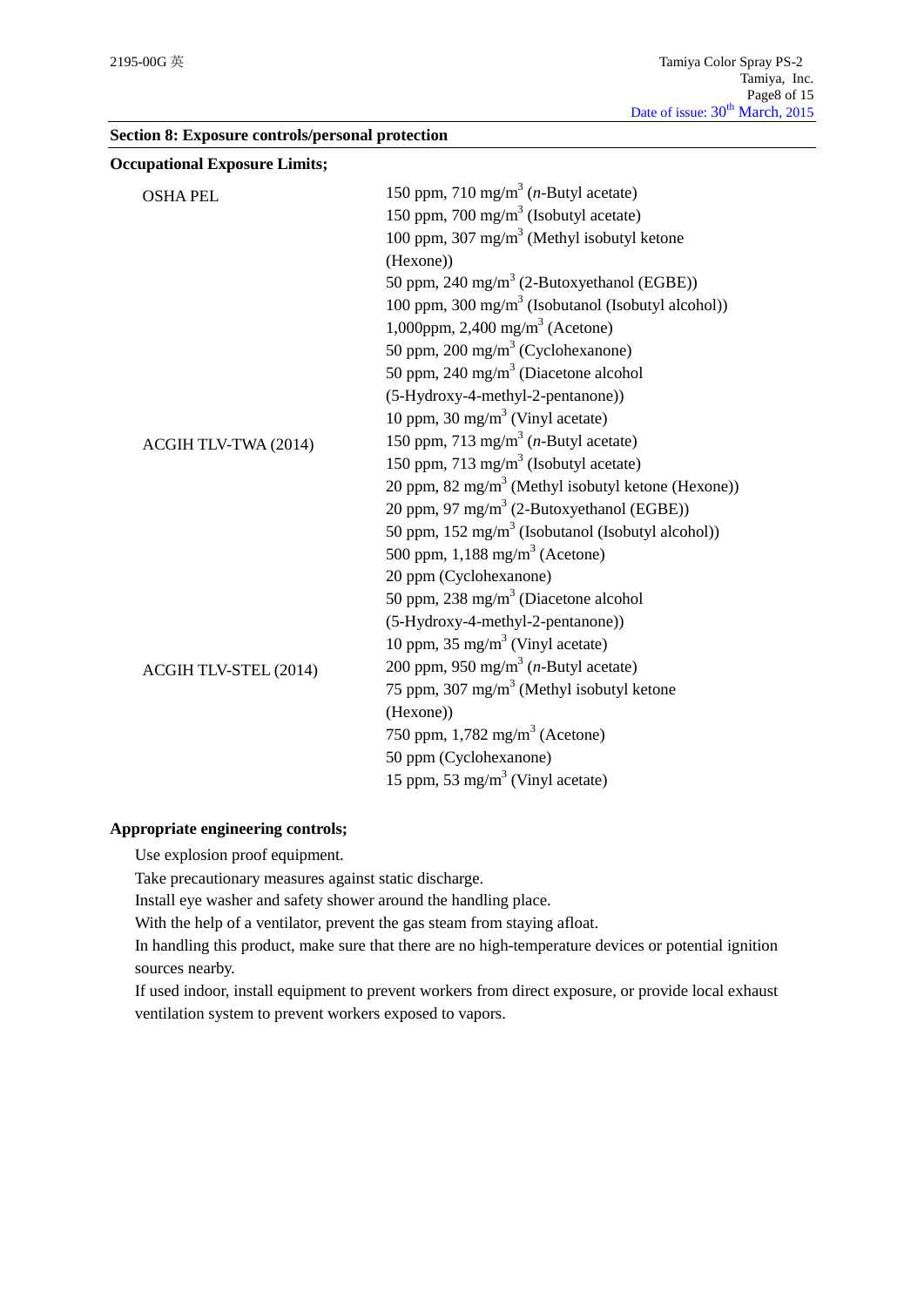## **Individual protection measures, such as personal protective equipment;**

| Respiratory protection   | Wear gas mask for organic gases, dust mask and/or              |
|--------------------------|----------------------------------------------------------------|
|                          | air-supplied respirator (in confined spaces) if necessary.     |
| Hand protection          | Wear solvent resistance protective gloves if necessary.        |
| Eye protection           | Wear protective glasses (goggle or with a side plate) or face  |
|                          | protector if necessary.                                        |
| Skin and body protection | Wear protective clothing, boots or solvent resistance apron if |
|                          | necessary.                                                     |

## **Hygiene measure**

Do not eat, drink or smoke during work. Wash hands thoroughly after handling.

## **Section 9: Physical and chemical properties**

|                               | Product Liquid        | Propellant (DME)                  |
|-------------------------------|-----------------------|-----------------------------------|
| Appearance                    | Red liquid            | Under atmospheric pressure: Clear |
| (physical state, color, etc.) |                       | and colourless liquefied gas      |
|                               |                       | In pressure container: Clear and  |
|                               |                       | colourless liquid                 |
| Odor                          | Solvent or sharp odor | Slight sweet odor                 |
| Odor threshold                | No information        | No information                    |
| pH                            | Not applicable        | Not applicable                    |
| Melting point/freezing        |                       | $-141.5$ °C                       |
| point                         |                       |                                   |
| Initial boiling point and     | $56.2 - 171.2$ °C     | $-24.82$ °C                       |
| boiling range                 |                       |                                   |
| Flash point                   | $-17^{\circ}C$        | $-41.1$ °C                        |
| Evaporation rate              | No information        | No information                    |
| Flammability (solid, gas)     | No information        | No information                    |
| Upper/lower flammability      | No information        | No information                    |
| or explosive limits           |                       |                                   |
| Vapor pressure                | 24.6 KPa (20°C)       | $0.41$ MPa $(20^{\circ}C)$        |
| Vapor density                 | No information        | $1.59$ (Air = 1)                  |
| Relative density              | No information        | No information                    |
| Solubility (ies)              |                       | Water: 7.0 g/100 cc               |
|                               |                       | $(18^{\circ}$ C 760 mmHg)         |
| Partition coefficient:        | No information        | No information                    |
| $n$ -octanol/water            |                       |                                   |
| Auto-ignition temperature     | No information        | No information                    |
| Decomposition temperature     | No information        | No information                    |
| Viscosity                     | No information        | No information                    |
| Ignition point                | $\geq$ 244°C          | 350°C                             |
| Range of explosion            | 1.1 - 15.0 vol%       | 3.4 - 24 vol%                     |
| Specific gravity              | ca. 0.9               | $0.661(20^{\circ}C)$              |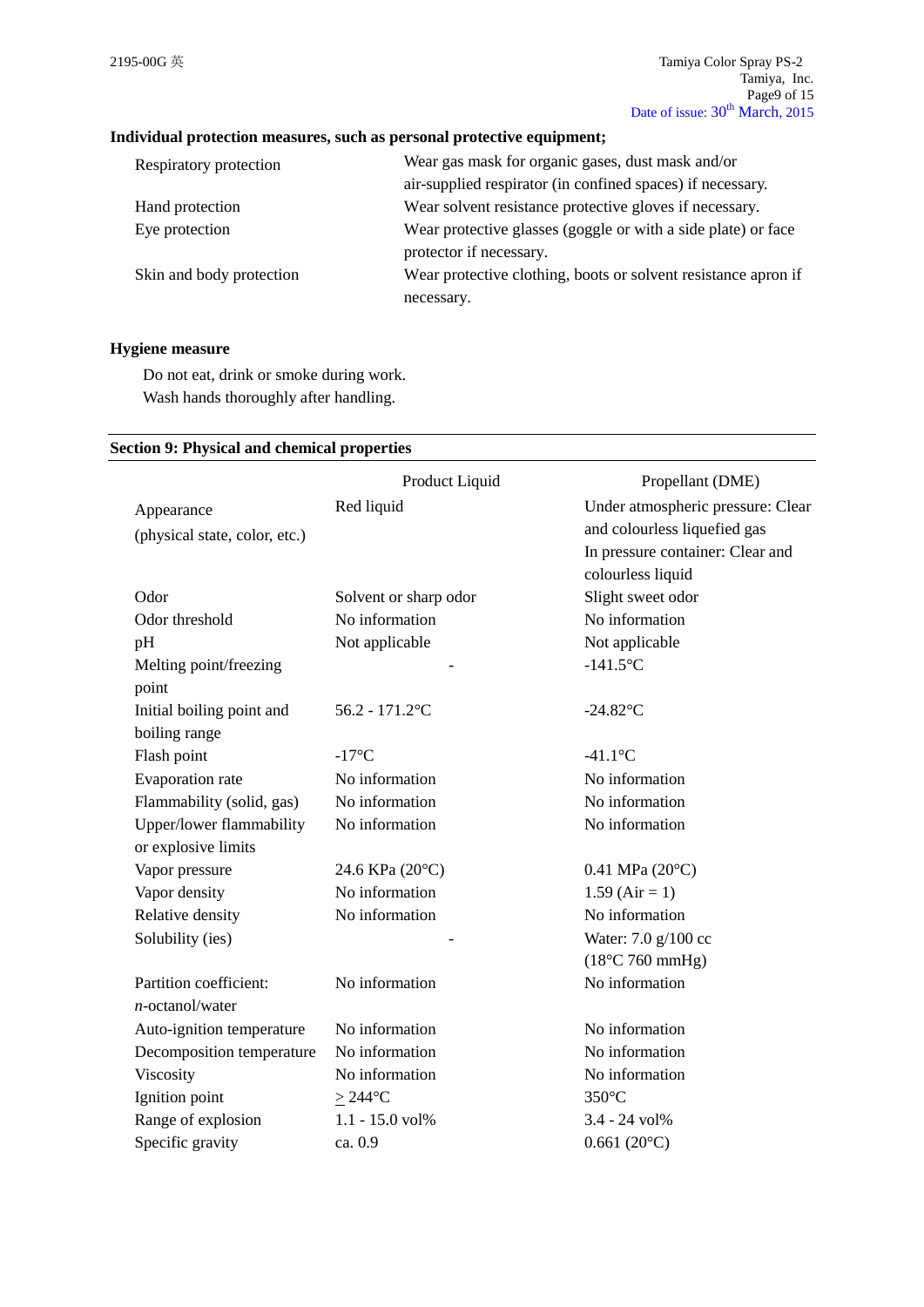## **Other information**

No information

#### **Section 10: Stability and reactivity**

#### **Reactivity**

This product may explode at 40˚C or above. Static electrical charge may induce explosion.

## **Chemical stability**

This product is a flammable liquefied gas, which tends to form an explosive gas mixture with air.

## **Possibility of hazardous reactions**

This product contains high-pressure gas. This product may explode due to heating and shock. The use of this product in cars may cause smothering or lack of oxygen. Thoroughly ventilate car after use. Before ventilating, make sure of the absence of ignition sources nearby. Keep in mind that the gas tends to stay afloat at lower positions.

## **Conditions to avoid**

Storage under high temperature and humidity conditions and use near fire (ignition source such as flame or sparks).

## **Incompatible materials**

Strong oxidizers and strong alkali

## **Hazardous decomposition products**

May produce toxic gases (e.g.  $CO$ ,  $NO_X$ ) by inflammation.

#### **Section 11: Toxicological information**

## **Symptoms related to the physical, chemical and toxicological characteristics;**

Information on product:

| Acute toxicity (inhalation: vapors):<br>Acute toxicity (inhalation: mist): | This product is classified Category 4 by GHS classification.<br>This product is classified Category 5 by GHS classification. |
|----------------------------------------------------------------------------|------------------------------------------------------------------------------------------------------------------------------|
| Skin corrosion/irritation                                                  | This product is classified Category 3 by GHS classification.                                                                 |
| Serious eye damage/irritation:                                             | This product is classified Category 2A by GHS classification.                                                                |
| Skin sensitization:                                                        | This product is classified Category 1 by GHS classification.                                                                 |
| Carcinogenicity:                                                           | This product is classified Category 2 by GHS classification.                                                                 |
| Reproductive toxicity:                                                     | This product is classified Category 2 by GHS classification.                                                                 |
| Specific target organ toxicity single                                      | This product is classified Category 1 (liver, blood, respiratory                                                             |
| exposure:                                                                  | system, kidneys, central nerves and central nervous system)<br>by GHS classification.                                        |
| Specific target organ toxicity repeated                                    | This product is classified Category 1 (kidneys and systemic                                                                  |
| exposure:                                                                  | toxicity) and Category 2 (blood) by GHS classification.                                                                      |
| Other toxicological information                                            | Contact of liquefied gas with skin may cause inflammation or                                                                 |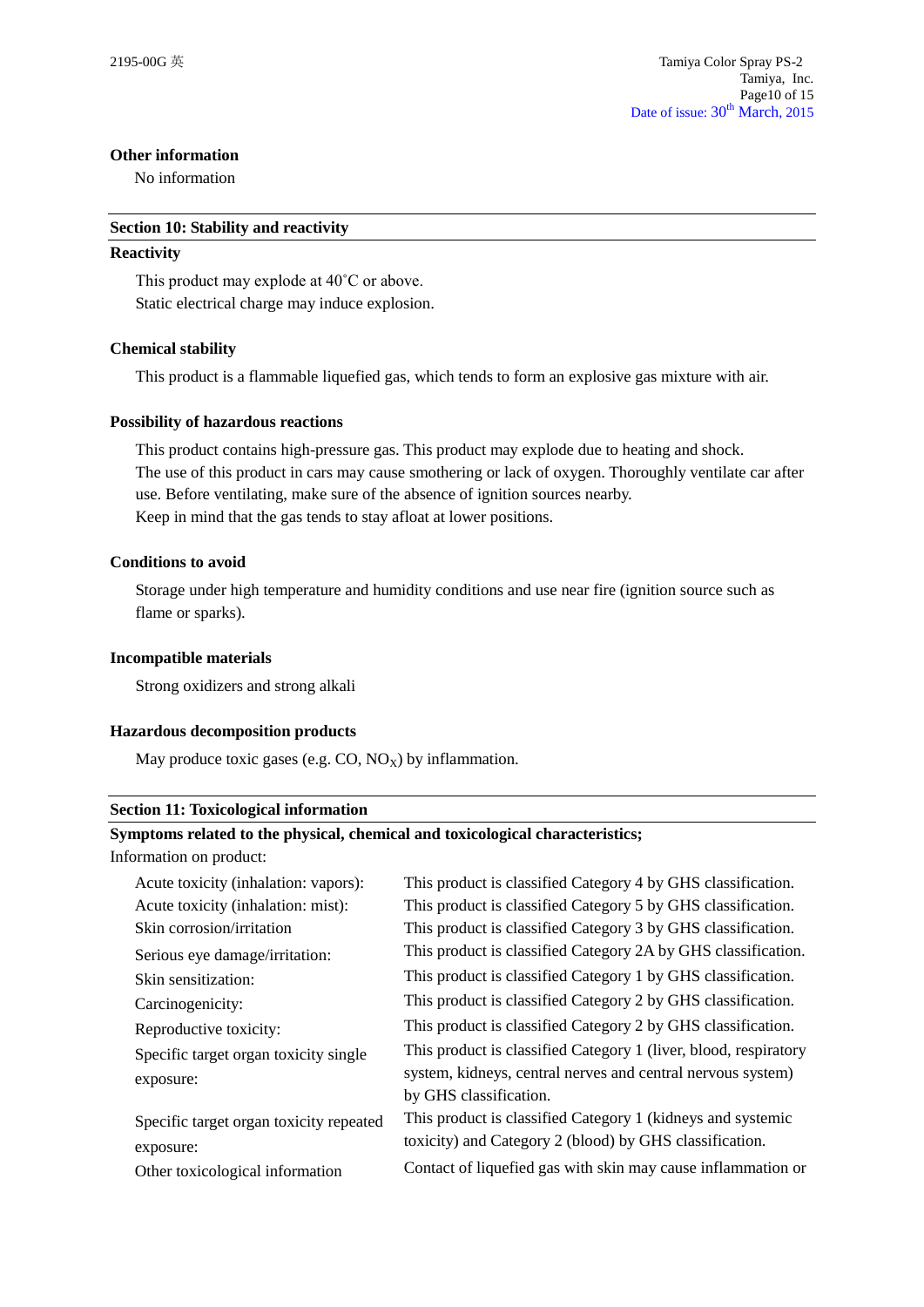## frostbite.

| Information on ingredients:<br>Butyl acetate |                                                                          |
|----------------------------------------------|--------------------------------------------------------------------------|
| Acute toxicity (oral):                       | Rat $LD_{50} = 14,870$ mg/kg                                             |
| Other toxicological information              | No information                                                           |
| iso-Butyl acetate                            |                                                                          |
| Acute toxicity (oral):                       | Rat $LD_{50} = 15,400$ mg/kg                                             |
| Other toxicological information              | No information                                                           |
| Methyl isobutyl ketone                       |                                                                          |
| Acute toxicity (oral):                       | Rat $LD_{50} = 2,080$ mg/kg                                              |
| Carcinogenicity:                             | Methyl isobutyl ketone is classified Group 2B by IARC.                   |
| Other toxicological information              | No information                                                           |
| Ethylene glycol mono- $n$ -butyl ether       |                                                                          |
| Acute toxicity (oral):                       | Rat $LD_{50} = 500$ mg/kg                                                |
| Carcinogenicity:                             | Ethylene glycol mono- $n$ -butyl ether is classified Group 3 by<br>IARC. |
| Other toxicological information              | No information                                                           |
| iso-Butyl alcohol                            |                                                                          |
| Acute toxicity (oral):                       | Rat $LD_{50} = 2,460$ mg/kg                                              |
| Other toxicological information              | No information                                                           |
| Acetone                                      |                                                                          |
| Acute toxicity (oral):                       | Rat $LD_{50} = 6,800$ mg/kg                                              |
| Other toxicological information              | No information                                                           |
| Cyclohexanone                                |                                                                          |
| Acute toxicity (oral):                       | Rat $LD_{50} = 1,544 - 1,620$ mg/kg                                      |
| Carcinogenicity:                             | Cyclohexanone is classified Group 3 by IARC.                             |
| Other toxicological information              | No information                                                           |
| Diacetone alcohol                            |                                                                          |
| Acute toxicity (oral):                       | Rat $LD_{50} = 4,000$ mg/kg                                              |
| Other toxicological information              | No information                                                           |
| Vinyl acetate                                |                                                                          |
| Acute toxicity (oral):                       | Rat $LD_{50} = 2,900$ mg/kg                                              |
| Carcinogenicity:                             | Vinyl acetate is classified Group 2B by IARC.                            |
| Other toxicological information              | No information                                                           |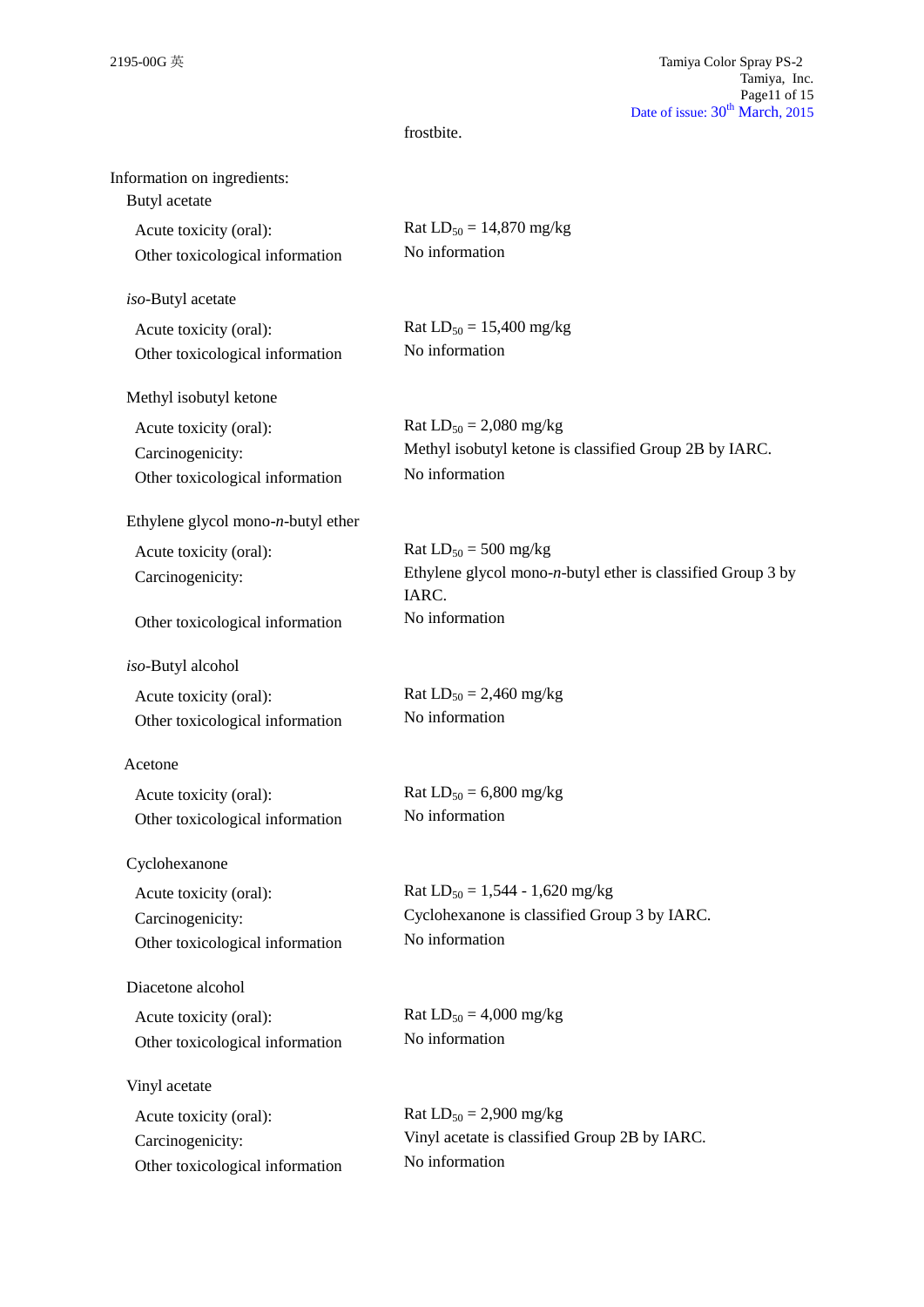## **Delayed and immediate effects and also chronic effects from short- and long-term exposure;**

May cause an allergic skin reaction. Causes serious eye irritation. Harmful if inhaled.

Suspected of causing cancer.

Suspected of damaging fertility or the unborn child.

Causes damage to organs.

Causes damage to organs through prolonged or repeated exposure.

May cause damage to organs through prolonged or repeated exposure.

## **Numerical measures of toxicity (such as acute toxicity estimates);**

Acute toxicity was estimated based on ingredients of the product by additivity formula.

| <b>Section 12: Ecological information</b> |                                                                             |
|-------------------------------------------|-----------------------------------------------------------------------------|
| <b>Ecotoxicity:</b>                       |                                                                             |
| Information on product:                   | No information                                                              |
| Information on ingredients:               |                                                                             |
| Polyvinyl chloride-polyvinyl acetate      |                                                                             |
| Aquatic acute toxicity:                   | No information                                                              |
| Aquatic chronic toxicity:                 | No information                                                              |
| Butyl acetate                             |                                                                             |
| Aquatic acute toxicity:                   | A toxicity rank for aquatic life is 100 - 10ppm                             |
| Aquatic chronic toxicity:                 | No information                                                              |
| iso-Butyl acetate                         |                                                                             |
| Aquatic acute toxicity:                   | A toxicity rank for aquatic life is 1,000ppm                                |
| Aquatic chronic toxicity:                 | No information                                                              |
| Methyl isobutyl ketone                    |                                                                             |
| Aquatic acute toxicity:                   | Fish ( <i>Carassius auratus auratus</i> ) $24h$ -TLm = $460$ mg/L           |
| Aquatic chronic toxicity:                 | No information                                                              |
| Ethylene glycol mono- $n$ -butyl ether    |                                                                             |
| Aquatic acute toxicity:                   | Fish ( <i>Carassius auratus auratus</i> ) 24h-LC <sub>50</sub> = 1,700 mg/L |
| Aquatic chronic toxicity:                 | No information                                                              |
| iso-Butyl alcohol                         |                                                                             |
| Aquatic acute toxicity:                   | Fish ( <i>Carassius auratus auratus</i> ) $24h$ -TLm = $2,600$ mg/L         |
| Aquatic chronic toxicity:                 | No information                                                              |
| Acetone                                   |                                                                             |
| Aquatic acute toxicity:                   | Fish ( <i>Lepomis macrochirus</i> ) 96h-TLm = $8,300$ mg/L                  |
| Aquatic chronic toxicity:                 | No information                                                              |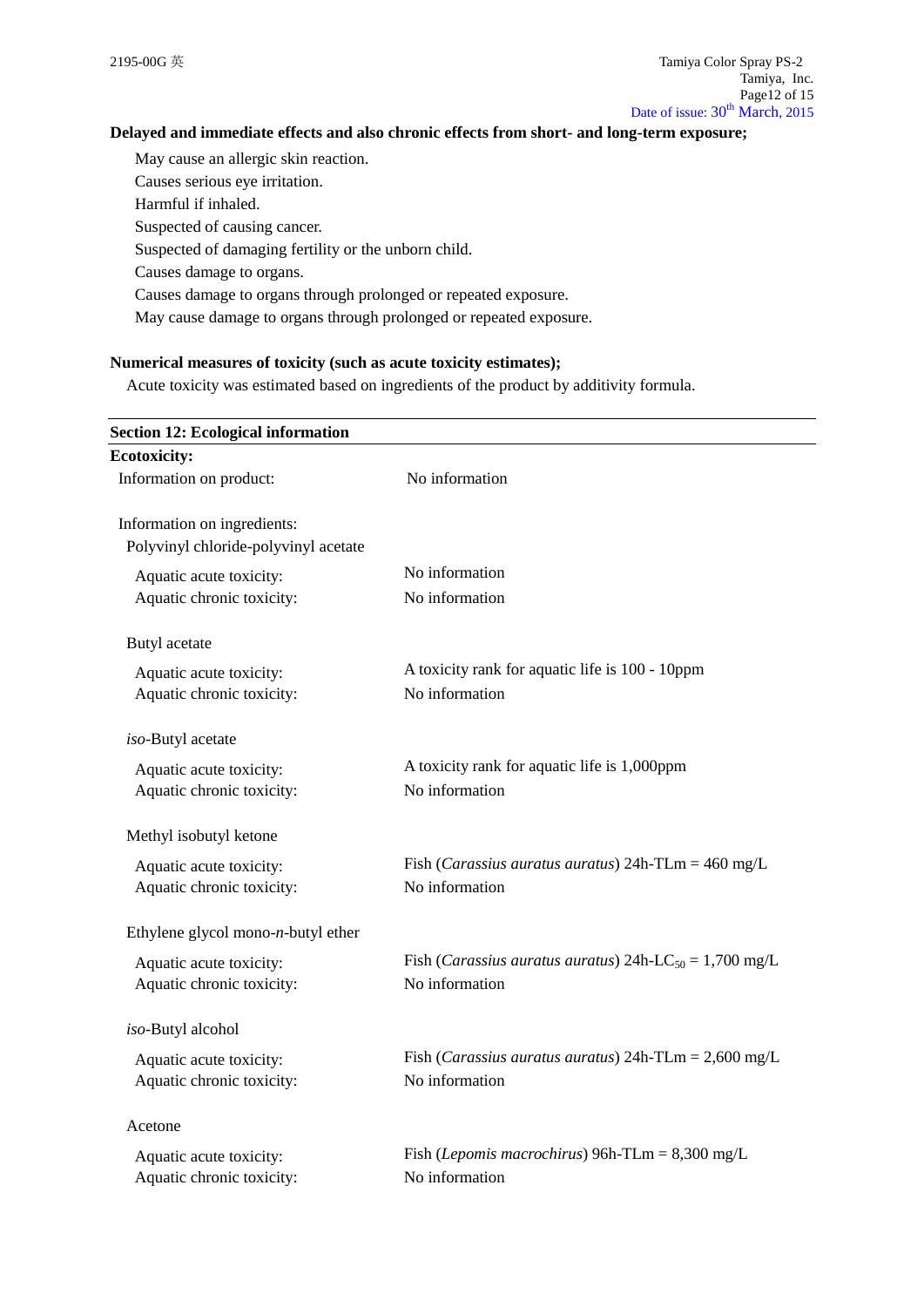| Cyclohexanone                                                                         |                                                                                                                                            |
|---------------------------------------------------------------------------------------|--------------------------------------------------------------------------------------------------------------------------------------------|
| Aquatic acute toxicity:<br>Aquatic chronic toxicity:                                  | Fish (Pimephales promelas) 96h-LC <sub>50</sub> = 527 mg/L<br>Fish (Bluegill sunfish) $48h$ -LC <sub>50</sub> = 460 mg/L<br>No information |
| Diacetone alcohol                                                                     |                                                                                                                                            |
| Aquatic acute toxicity:<br>Aquatic chronic toxicity:                                  | Fish ( <i>Carassius auratus auratus</i> ) LC <sub>50</sub> = 12,250/8,930 mg/L                                                             |
| Vinyl acetate                                                                         |                                                                                                                                            |
|                                                                                       | Fish (Oryzias latipes) $LC_{50} = 2.39$ mg/L                                                                                               |
| Aquatic acute toxicity:                                                               | Fish ( <i>Lepomis macrochirus</i> ) 96h-LC <sub>50</sub> = $18mg/L$<br>Crustaceans (Daphnia magna) $EC_{50} = 52/330$ mg/L                 |
| Aquatic chronic toxicity:                                                             | No information                                                                                                                             |
| Dimethyl ether (as propellant)                                                        |                                                                                                                                            |
| Aquatic acute toxicity:                                                               | No information                                                                                                                             |
| Aquatic chronic toxicity:                                                             | No information                                                                                                                             |
| Persistence and degradability:                                                        |                                                                                                                                            |
| Information on product:                                                               | No information                                                                                                                             |
| Information on ingredients:<br>Polyvinyl chloride-polyvinyl acetate<br>No information |                                                                                                                                            |
| Butyl acetate                                                                         |                                                                                                                                            |
| Readily degradable.                                                                   |                                                                                                                                            |
| iso-Butyl acetate                                                                     |                                                                                                                                            |
| Readily degradable.                                                                   |                                                                                                                                            |
| Methyl isobutyl ketone                                                                |                                                                                                                                            |
| Readily degradable.                                                                   |                                                                                                                                            |
| Ethylene glycol mono-n-butyl ether                                                    |                                                                                                                                            |
| Readily degradable.                                                                   |                                                                                                                                            |
|                                                                                       |                                                                                                                                            |
| iso-Butyl alcohol                                                                     |                                                                                                                                            |
| Readily degradable.                                                                   |                                                                                                                                            |
| Acetone                                                                               |                                                                                                                                            |
| Degradable by activated sludge.                                                       |                                                                                                                                            |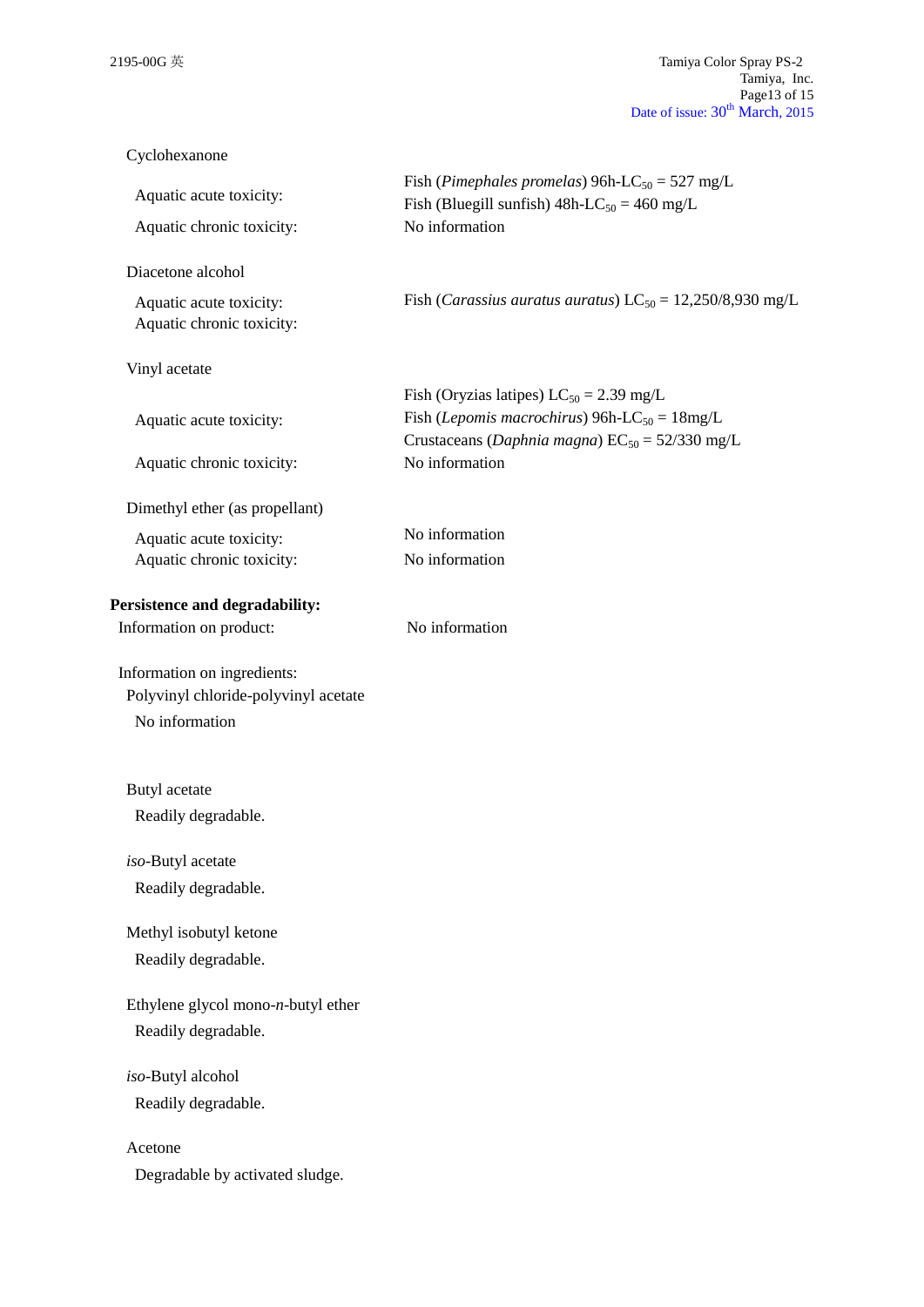| Cyclohexanone                     |                                                                                         |
|-----------------------------------|-----------------------------------------------------------------------------------------|
| Readily degradable.               |                                                                                         |
| Diacetone alcohol                 |                                                                                         |
| Readily degradable.               |                                                                                         |
| Vinyl acetate                     |                                                                                         |
|                                   | Readily degradable (degradation by $BOD = 90\%$ ) and bioaccumulative potential is low. |
| Dimethyl ether (as propellant)    |                                                                                         |
| No information                    |                                                                                         |
| <b>Bioaccumulative potential:</b> |                                                                                         |
| Information on product:           | No information                                                                          |
| <b>Mobility in soil:</b>          |                                                                                         |
| Information on product:           | No information                                                                          |
| Other adverse effects:            |                                                                                         |

No information available at this time. However, be careful because the leakage or disposal of the product may cause affects to the environment.

#### **Section 13: Disposal considerations**

## **Waste treatment methods**

Dispose of material waste in accordance with governmental regulations.

Prevent release of material into natural.

Incinerate in a where permitted by appropriate federal, state and local regulations.

Comply with all federal, state and local regulations.

Do not dump this product into sewers, on the ground or into any body of water.

# **Section 14: Transport information**

| UN number                         | 1950                     |
|-----------------------------------|--------------------------|
| UN proper shipping name           | <b>AEROSOLS</b>          |
| <b>Transport hazard class(es)</b> |                          |
| Packing group                     | $\overline{\phantom{0}}$ |
| <b>Environmental hazards</b>      | Applicable               |
|                                   |                          |

**Transport in bulk according to Annex II of MARPOL 73/78 and IBC code**

Not applicable

## **Special precautions for user**

On transportation, keep containers under 40°C.

Perform loading making sure that overrun, fall down, or any damage does not occur.